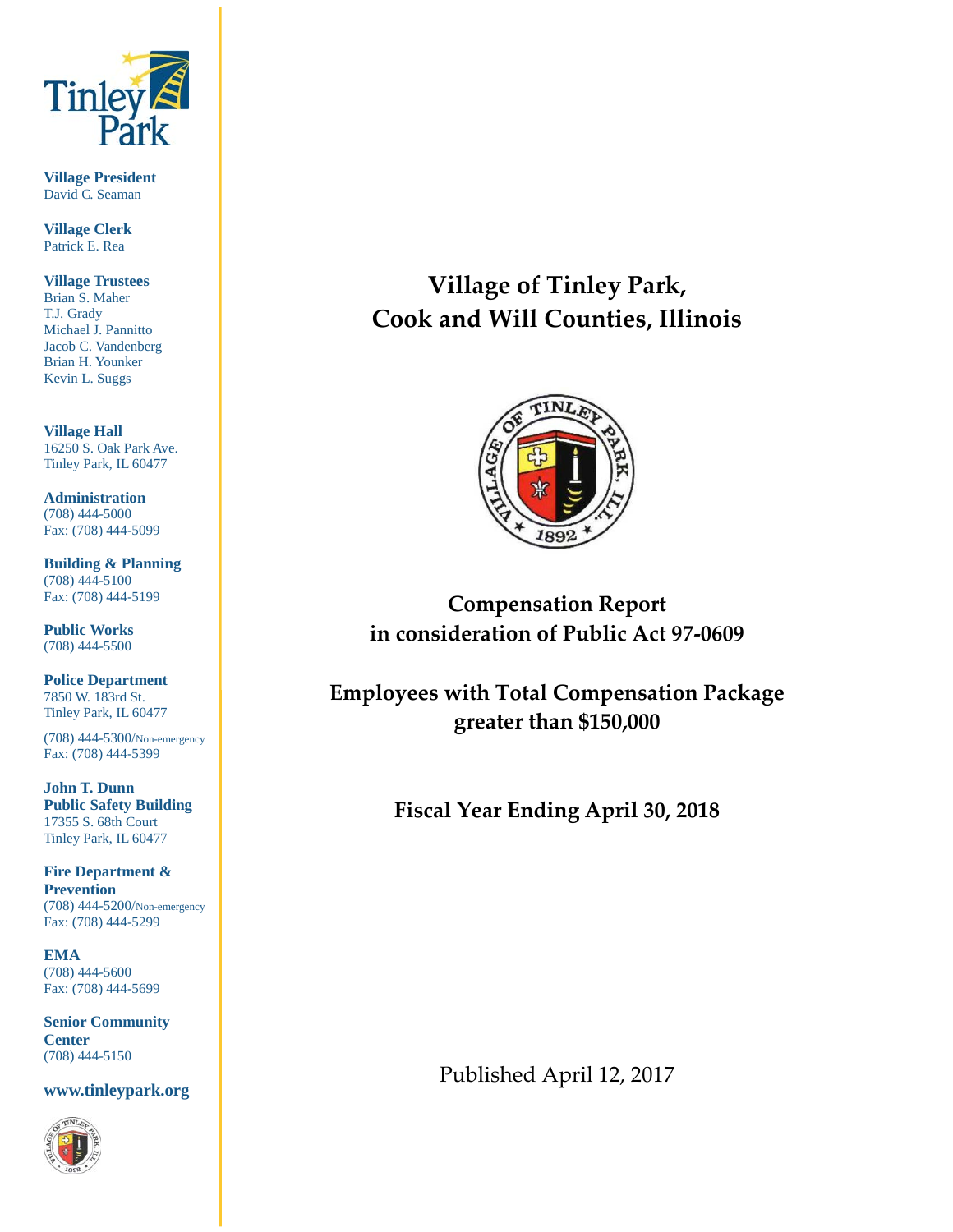

**Village President** David G. Seaman

**Village Clerk** Patrick E. Rea

**Village Trustees** Brian S. Maher T.J. Grady Michael J. Pannitto Jacob C. Vandenberg Brian H. Younker Kevin L. Suggs

**Village Hall** 16250 S. Oak Park Ave. Tinley Park, IL 60477

**Administration** (708) 444-5000 Fax: (708) 444-5099

**Building & Planning** (708) 444-5100 Fax: (708) 444-5199

**Public Works** (708) 444-5500

**Police Department** 7850 W. 183rd St. Tinley Park, IL 60477

(708) 444-5300/Non-emergency Fax: (708) 444-5399

**John T. Dunn Public Safety Building** 17355 S. 68th Court Tinley Park, IL 60477

**Fire Department & Prevention** (708) 444-5200/Non-emergency Fax: (708) 444-5299

**EMA** (708) 444-5600 Fax: (708) 444-5699

**Senior Community Center** (708) 444-5150

**www.tinleypark.org**



## **EMPLOYEE COMPENSATION**

In August 2011 Public Act 97-0609 became law. This Act amended the Illinois Open Meetings Act and the Illinois Pension Code and requires additional disclosures to be provided by Illinois public bodies.

The Act provides that any Illinois Municipal Retirement Fund (IMRF) employer that approves an IMRF eligible employee's total compensation package equal to or in excess of \$150,000 per year must post the total compensation package at least 6 days before the approval of said compensation package or a budget. The Act requires that all IMRF employers must post information for each IMRF eligible employee having a total compensation package that exceeds \$75,000 per year within 6 days of approval of a budget.

For purposes of the Act, "Total Compensation Package" means payments by the employer to the employee for salary, health insurance, a housing allowance, a vehicle allowance, a clothing allowance, bonuses, loans, vacation days granted, and sick days granted. This definition of "Total Compensation Package" under the Act includes only items that are paid directly to the employee, and not expenses incurred by the employer for the benefit of the employee. Accordingly, expenses such as health insurance premiums, and retirement system contributions (which would also include the employer share of contributions for Social Security and Medicare) paid by the Village to companies or individuals other than the employees would not be included in the computation of the Total Compensation Package. An employee's vacation time is provided in accordance with Section 6.6 of the Village of Tinley Park Personnel Manual and is included within the salary for the position and is not an additional compensation benefit. The Village does not provide employees sick days. Under the provisions of the Act, the Village is only required to provide disclosure for employees participating in the IMRF pension system with Total Compensation greater than \$150,000.

Following the definition of Total Compensation Package as provided in the Act, the Village of Tinley Park has only two employees subject to the \$150,000 separate disclosure requirements of the Act.

However, the Village is providing the attached list of employee positions whose Total Compensation Package exceeds \$150,000, inclusive of such other costs incurred and paid by the Village that benefit the employee which is beyond the requirement of the Act. All employees meeting this benchmark, including those covered by other pension or retirement systems, are included. The information within this report is on a projected basis for the fiscal year beginning May 1, 2017 and ending April 30, 2018.

Brad L. Bettenhausen Village Treasurer